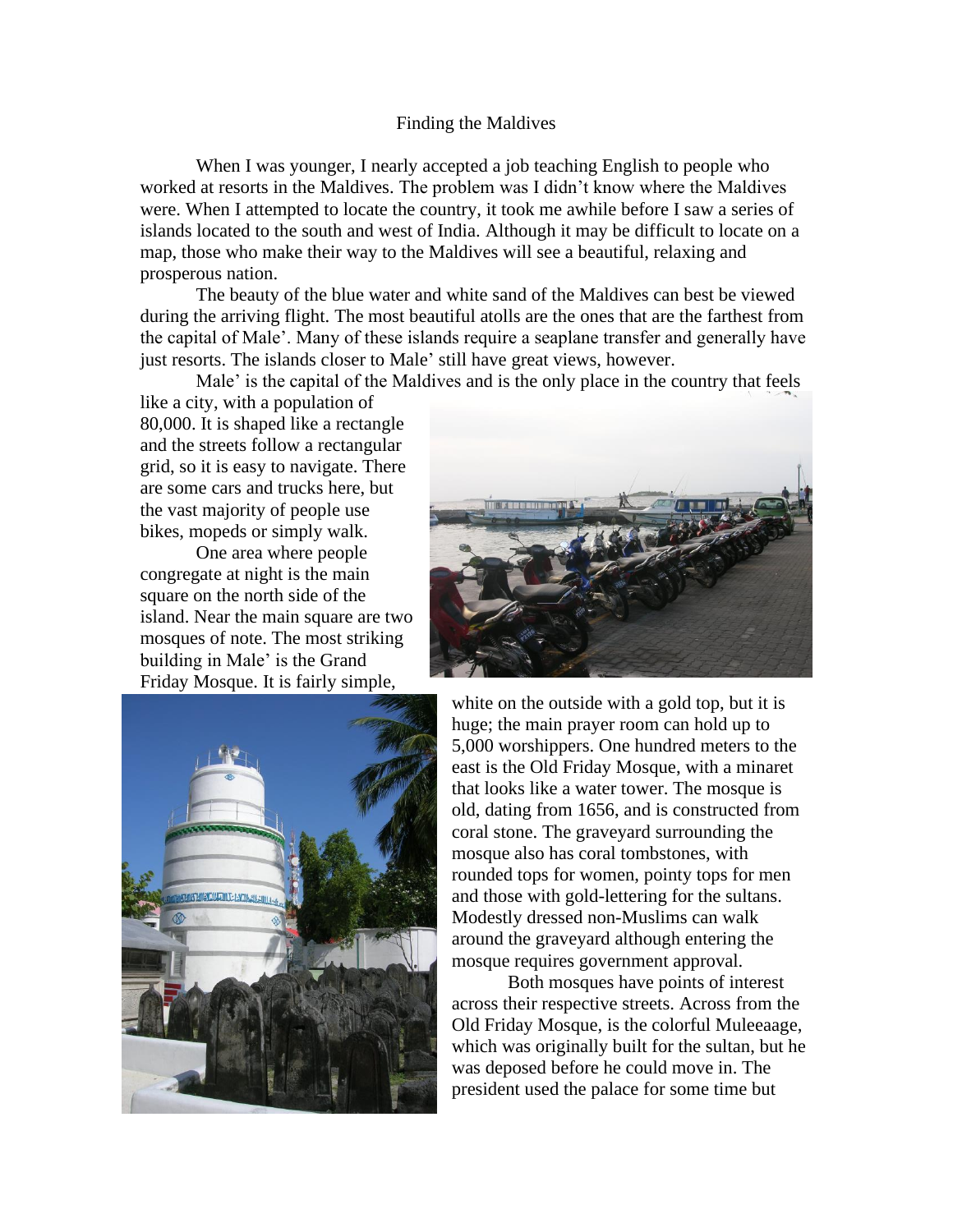since 1994 has taken residence elsewhere. It's an attractive building from the outside, but presently is not being used. Next to the Grand Friday Mosque is the Sultan's Park, which houses the National Museum. The park is full of vegetation and it provides welcome shade during the daytime heat. The National Museum is small, but all exhibits are labeled in English and all visitors are escorted by a museum worker. The museum displays the history of Maldives along with clothing, large bowls and items that were related to the sultan's rule.

The other area where people congregate is an artificial beach on the east side of the island. The beach area has a manmade pool and of course a beach, but it is rather small. Many people assemble here because the city puts up chairs and giant screens and shows movies or television shows. There are a couple of screens in this area and people can choose what they want to see. A couple of other screens are located throughout the island. The shows add to the communal feel of the island as a large part of the city watch the shows.

The importance of soccer was illustrated while watching these shows. The World Cup was ongoing and most of the people choose to watch this instead of other movies. I never really liked soccer and I could care less who won the World Cup but pretending to care was a great way to meet people. I decided to root for Germany, due to my ancestry, and Australia, due to my appreciation of that country while living there. Rooting against England is also a pretty safe bet in most parts of the world. When I sat down to watch, people would ask who I wanted to win, and the conversation would evolve into why I was in the Maldives and life in America. Although there are many tourists in the Maldives, many are Japanese and many go the distant atolls and don't stay on Male', so I was a bit of novelty. While watching the World Cup, I sat next to an older man with an extremely dirty laugh. His wife and him were interested in my story and his wife even went home and prepared a plate of fruit for me.

The type of Islam practiced in the Maldives was more relaxed than the type practiced in Arabia. Although alcohol was forbidden, the women only needed to wear a head scarf. They did keep the scarf on in public even when they were swimming. Women in Arabia were generally fully covered. The women did talk to me and some attempted to flirt with me. Although some women talked to me in Arabia, there definitely was no flirting.

The Islamic Call to Prayer seemed out of place in this island culture. As people were swimming in their shorts, the Call to Prayer beckoned Muslims five times a day. This call seems appropriate in the deserts of Arabia and is haunting and exotic as it crosses the desert sands. The singing seems fitting even in coastal Africa or Southeast Asia, but not on the islands.